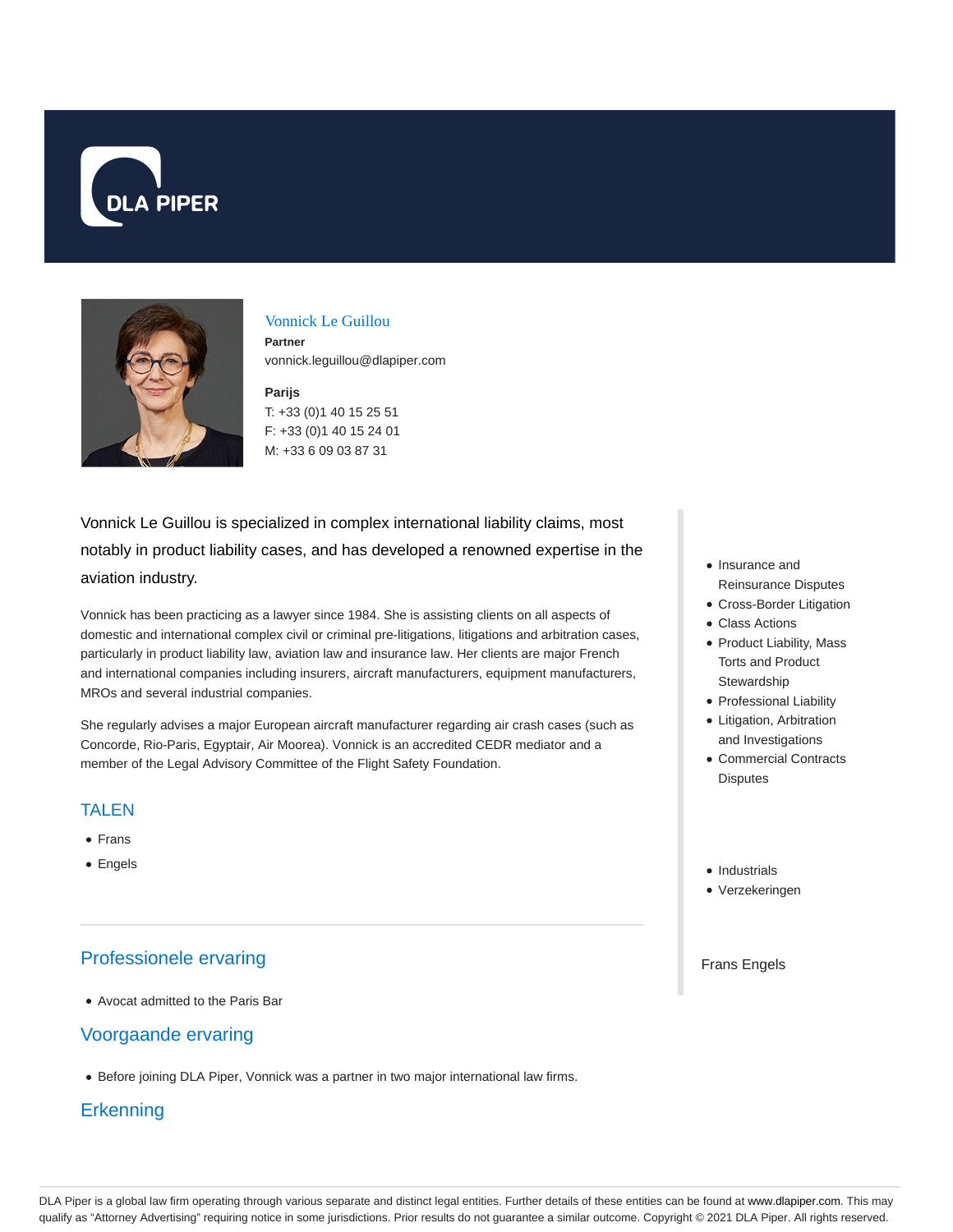- Best Lawyers Aviation Law; Product Liability Litigation; Transportation Law 2010-22
- Chambers Europe Band 1 Transportation: Aviation 2022
- Legal 500 Aviation Tier 1 Hall of Fame 2022
- Legal 500 Dispute Resolution: commercial litigation Tier 3 Leading Individual 2022
- Who's Who Legal Expert in Aviation Law in France and referenced for Product Liability, Industrial risks and Insurance.
- 'The "highly experienced" Vonnick Le Guillou is a key name in the French aviation market. She acts on behalf of insurers and aircraft manufacturers on product liability cases and disputes following crashes. One client says: "She has got a proven track record. She is able to handle complex disputes including arbitrations, mediation and litigation in France," and adds: "She is very knowledgeable and an expert in her area."' Chambers Europe, 2021
- 'Very good technical skills and great availability.' 'Excellent quality of exchanges.' Legal 500, 2021

## **Opleiding**

- CAPA, 1983
- University of Toulouse, Master degree in civil law, 1981

#### Lidmaatschappen

- Centre for Effective Dispute Resolution, CEDR, Accredited Mediator 2015
- IAWA (International Aviation Women's Association)
- Société Française de Droit Aérien et Spatial
- Member of the Legal Advisory Committee of the Flight Safety Foundation

## ACHTERGROND

## **Publicaties**

**Global Class Actions Briefing: Major developments in European consumer protection laws: Product safety and consumer class actions in Europe**

#### 15 July 2020

The EU's proposals for a revised EU General Product Safety Directive (the GPSD) and the EU's deal for a Collective Redress Directive (the CRD) point the way to a future of heightened novel risk in Europe of collective redress or, as these claims are popularly known, "class actions".

- Article : « Les entreprises françaises et la loi « de blocage » » Lexis Nexis, November 2021
- Article "Jurisprudence: invalidation d'une clause d'exclusion par la Cour de cassation (Analyse)", Argus de l'Assurance, January 2021
- Guide "Lexology GTDT Air Transport Guide 2021", September 2020
- Blog post "European briefing major developments in European consumer protection laws: Product safety and consumer class actions", DLA Piper Insights, July 2020
- Blog post "No-deal Brexit: Impact on aviation law", DLA Piper Insights, September 2019
- Blog post UK and EU no-deal planning, DLA Piper Insights, May 2019
- Report "Getting the Deal Through", Air Transport, 2015, 2016, 2017, 2018, 2019, 2020
- Blog post "No-deal Brexit: Impact on aviation law", DLA Piper Insights, April 2019
- Article "Doing business in France", Thomson Reuters Practical Law, February 2019
- Newsletter "DLA Piper Aviation/Assurance/Responsabilité", September 2018